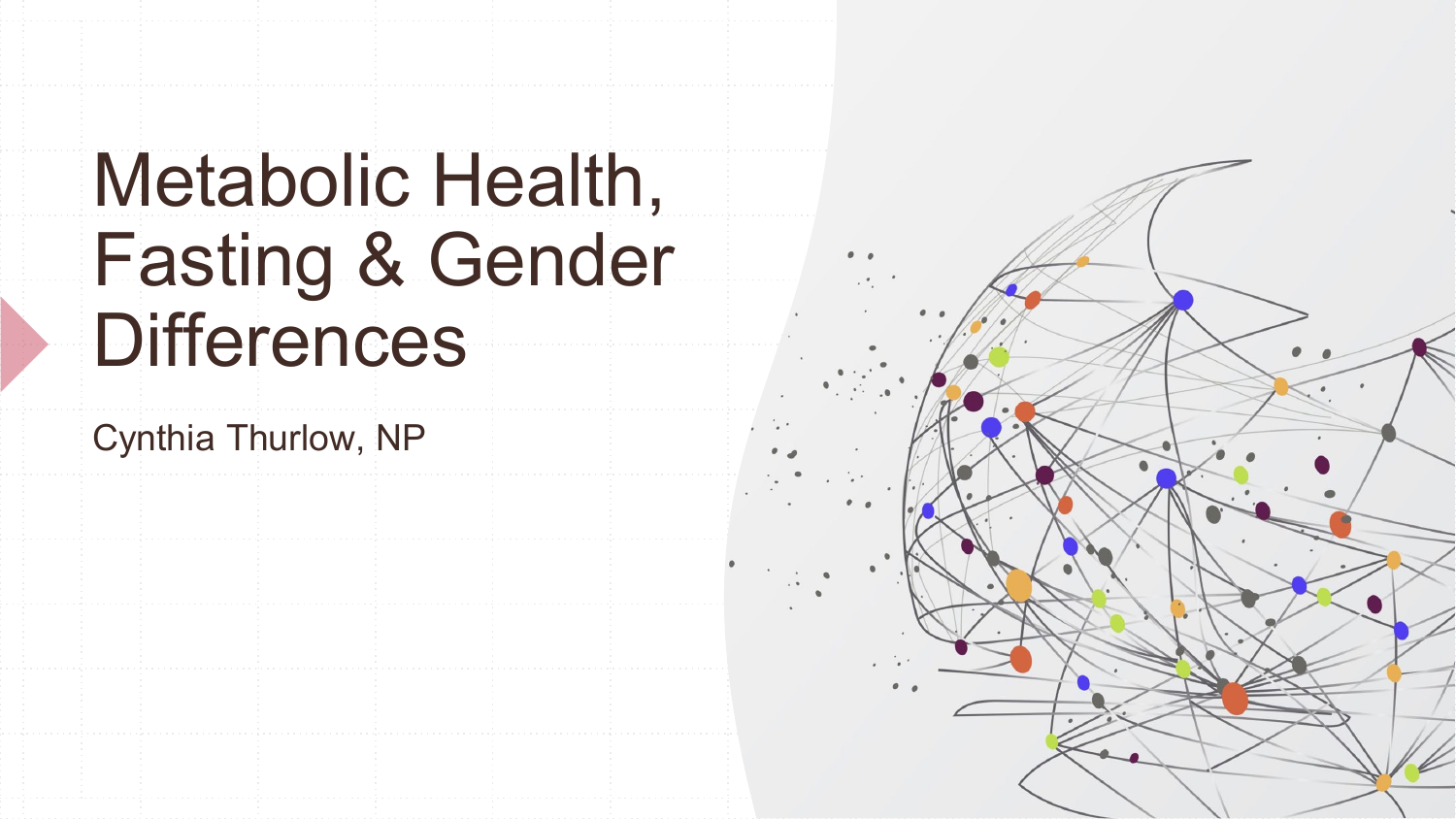# **Quote**

The best of all medicines is resting and fasting



Ben Franklin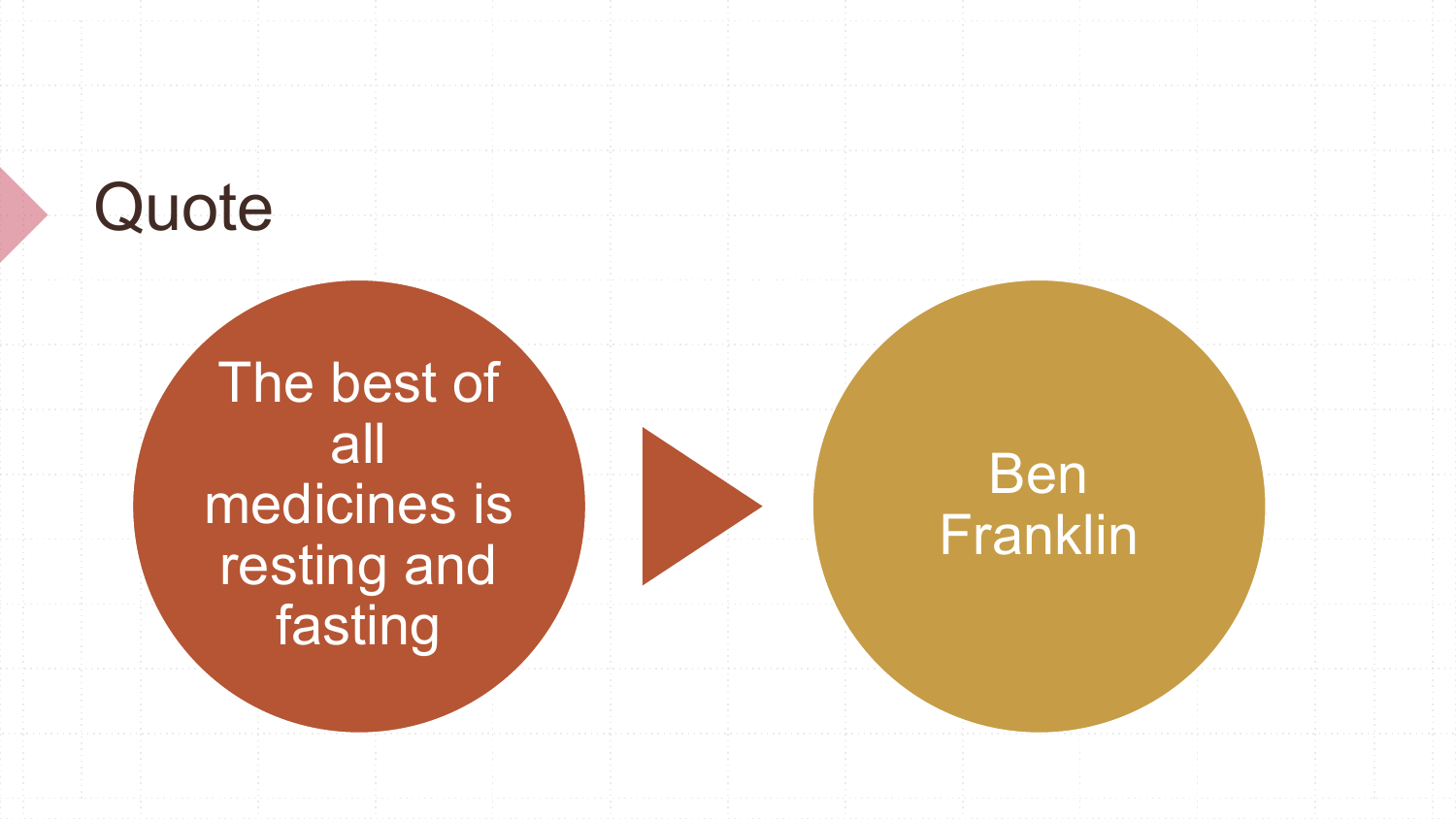1 billion worldwide are obese

# Public **Health Crisis**

According to WHO, rates have tripled since 1975

42% of Americans are obese, exacerbated by the pandemic, and has increased by 26% since 2008

A survey by the American Psychological Association: Pandemic averaged 30lbs of weight gain with a median of 15lbs, 10% gained more than 50lbs; changes in sleep and ETOH consumption also contributed

<https://www.apa.org/news/press/releases/2021/03/one-year-pandemic-stress> CDC: Behavioral Risk Factors Surveillance System (BRFSS)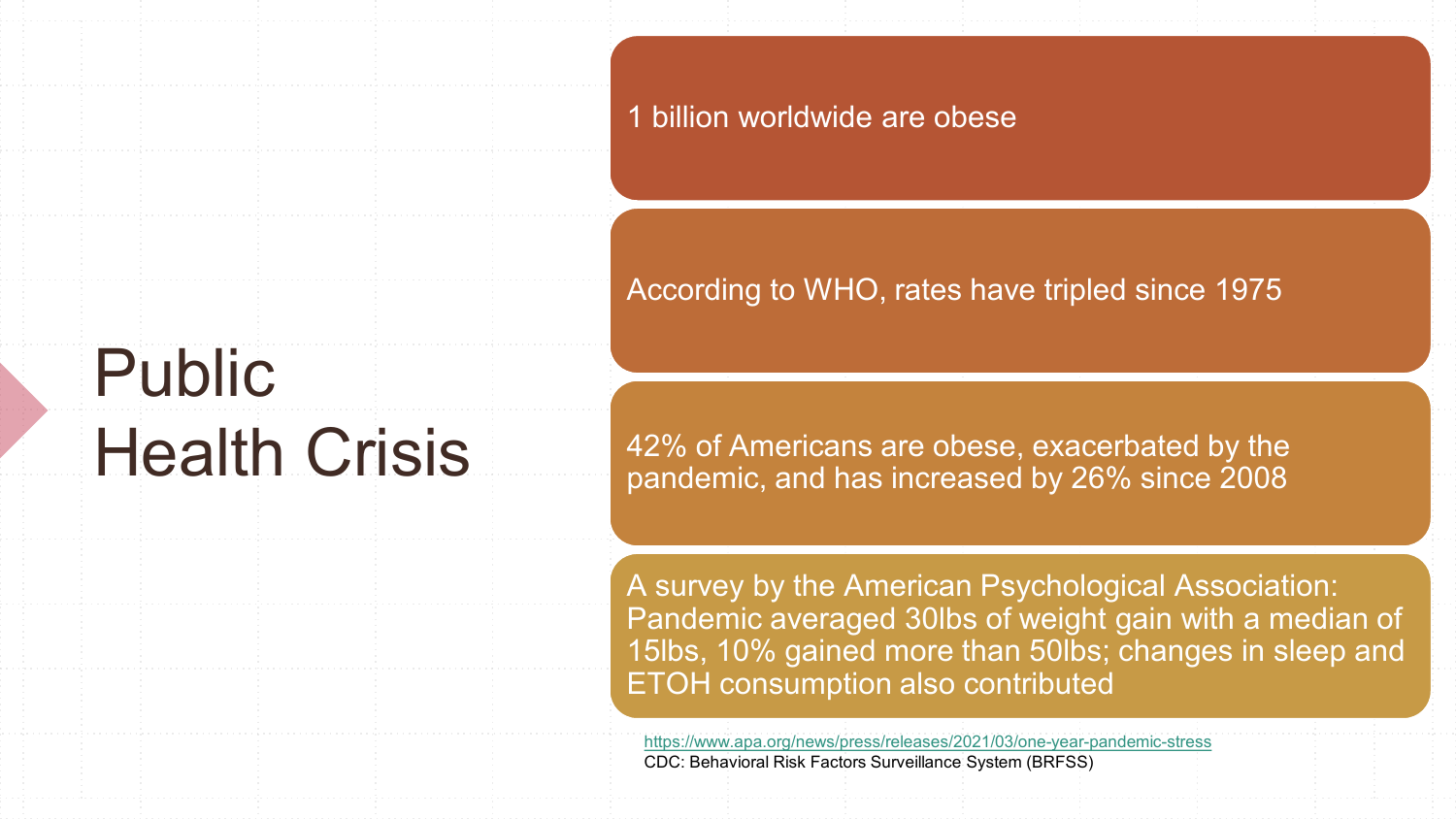## Metabolic Health Status in US

- $\cdot$  37.9% of men; 41.1% of women in the US are obese, twice as many as 3 decades ago
- 20% of children are overweight, three times as many as 3 decades ago
- $\cdot$  In 2020, 16 states had adult obesity rates  $>35\%$
- **1/3 US are pre-diabetic**
- **130 million Americans are insulin resistant or diabetic**
- 25% of US adults have NAFLD
- High blood sugar is linked to 8 out of top 10 leading causes of death
- Systemic and social inequalities: family income below the poverty line; highest prevalence (13.7-14.4%); less



POVERTY INTERNATION PROVENCING NEWSLET AND CONSIDERED MOTES: Estimates for adults ages 20 and over were age adjusted by the direct method to the 2000 U.S.<br>
Consus population using the age groups 20-39, 40-59, and 60 and ov total, 43.0% for men, and 42.1% for women. [Access data table for Figure 1](https://www.cdc.gov/nchs/data/databriefs/db360_tables-508.pdf#1) [External link](https://www.niddk.nih.gov/disclaimers) (PDF, 97.2 KB) . SOURCE: National Center for Health Statistics, National Health and Nutrition Examination Survey, 2017– 2018.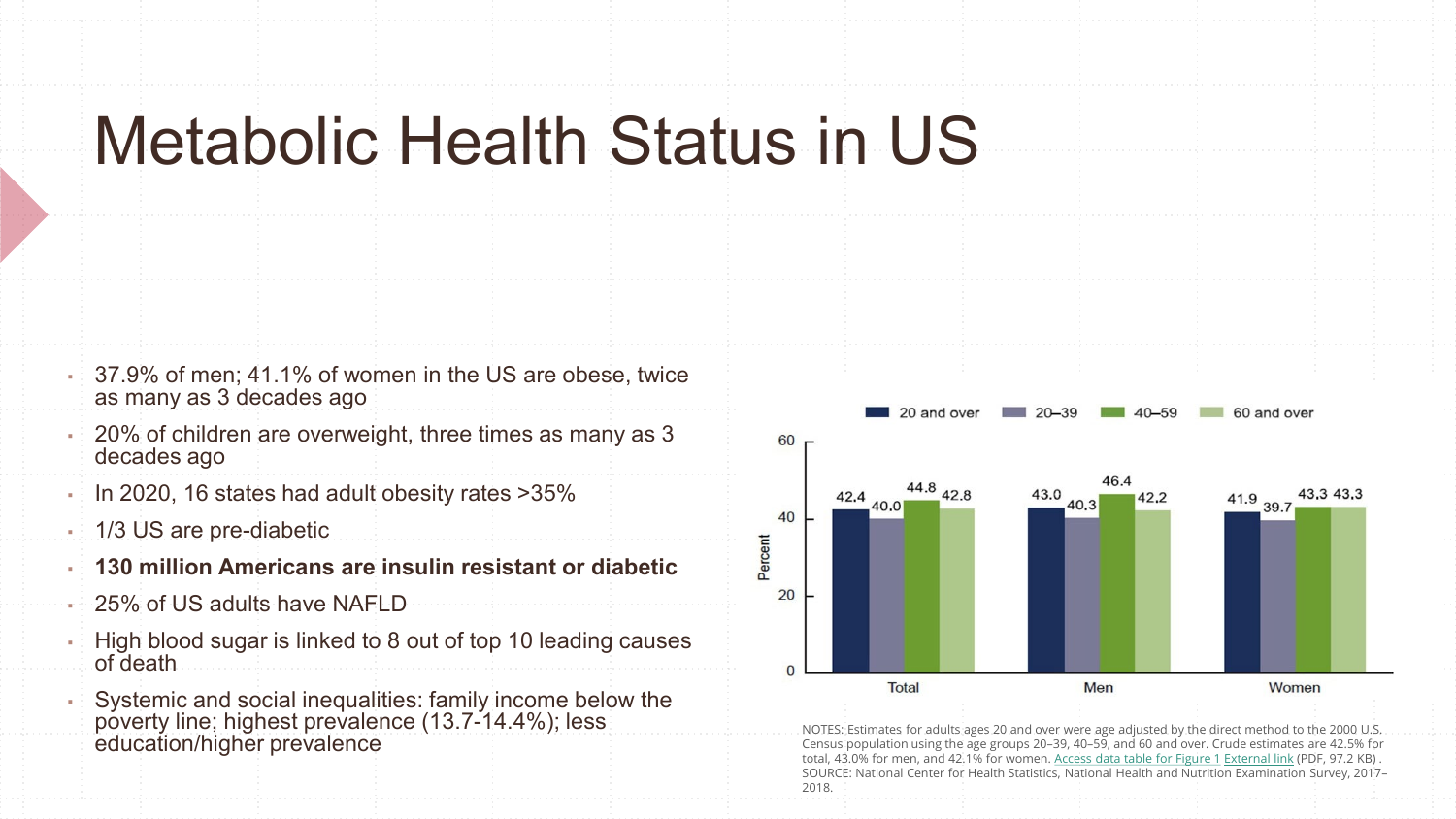## Metabolic Health **Markers**

Gender: Profound impact on metabolism

Global prevalence men>women (Type 2 DM) (Munguia-Mongana)

HDL <40 in men/<50 in women

Triglycerides >150gm.dl

Fasting glucose >100gm/dl, insulin >5gm/d0

HTN >130/85

Waist circumference >45 in men/>35 in women

https://pubmed.ncbi.nlm.nih.gov/27490920/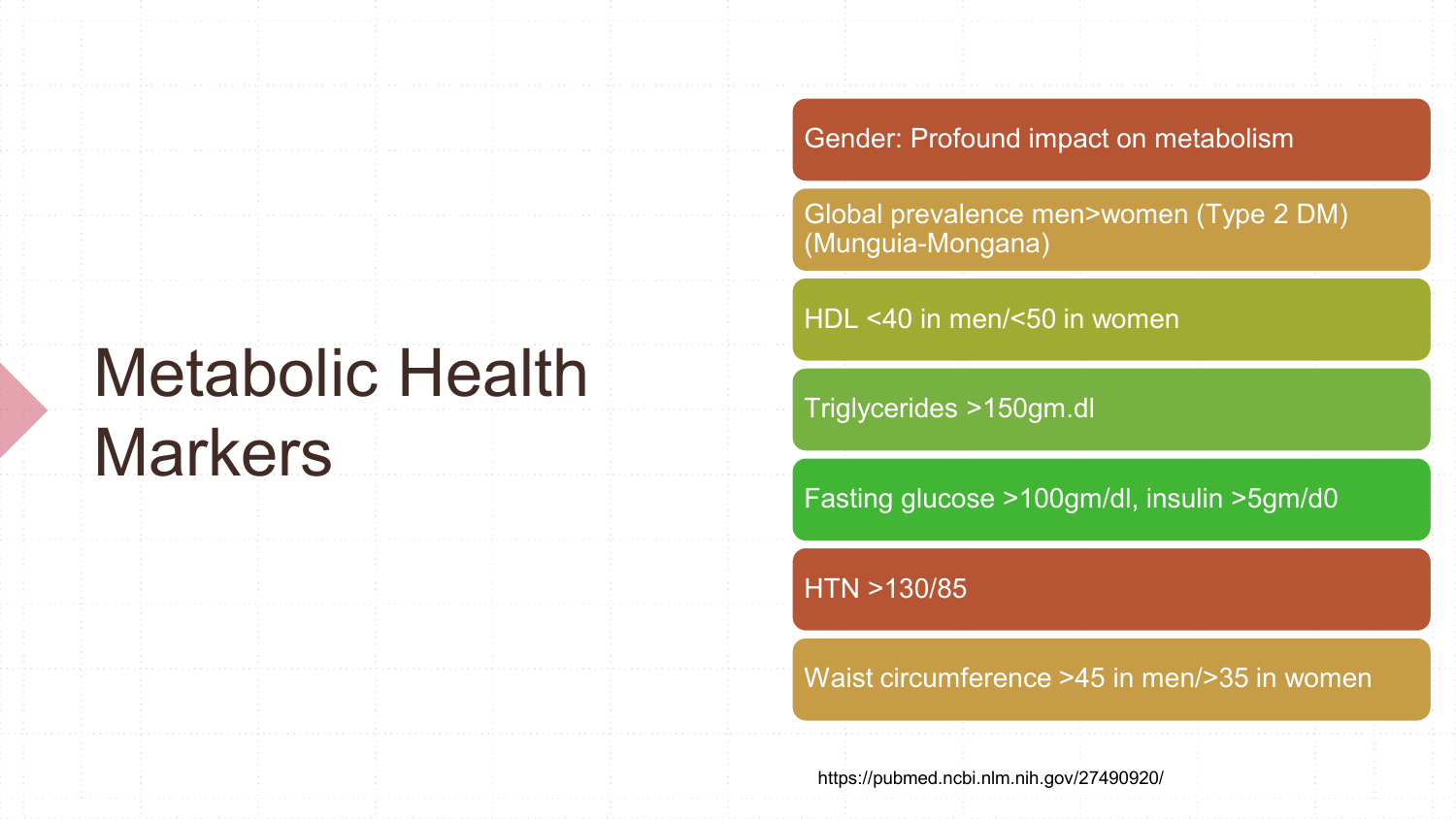Rise of the processed food industry \$1 trillion dollar per year with \$450 billion in profit

Portion distortion: 23% more calories consumed now vs 1970

Sedentary lifestyles: 1:4 Americans spends >8hrs/day sitting

Meal Frequency: snacks/mini-meals

Consumption of highly processed foods, including seed oils, sugar, soy

Lack of prioritization for nutrition research dollars by the federal government

# How have we gotten off course?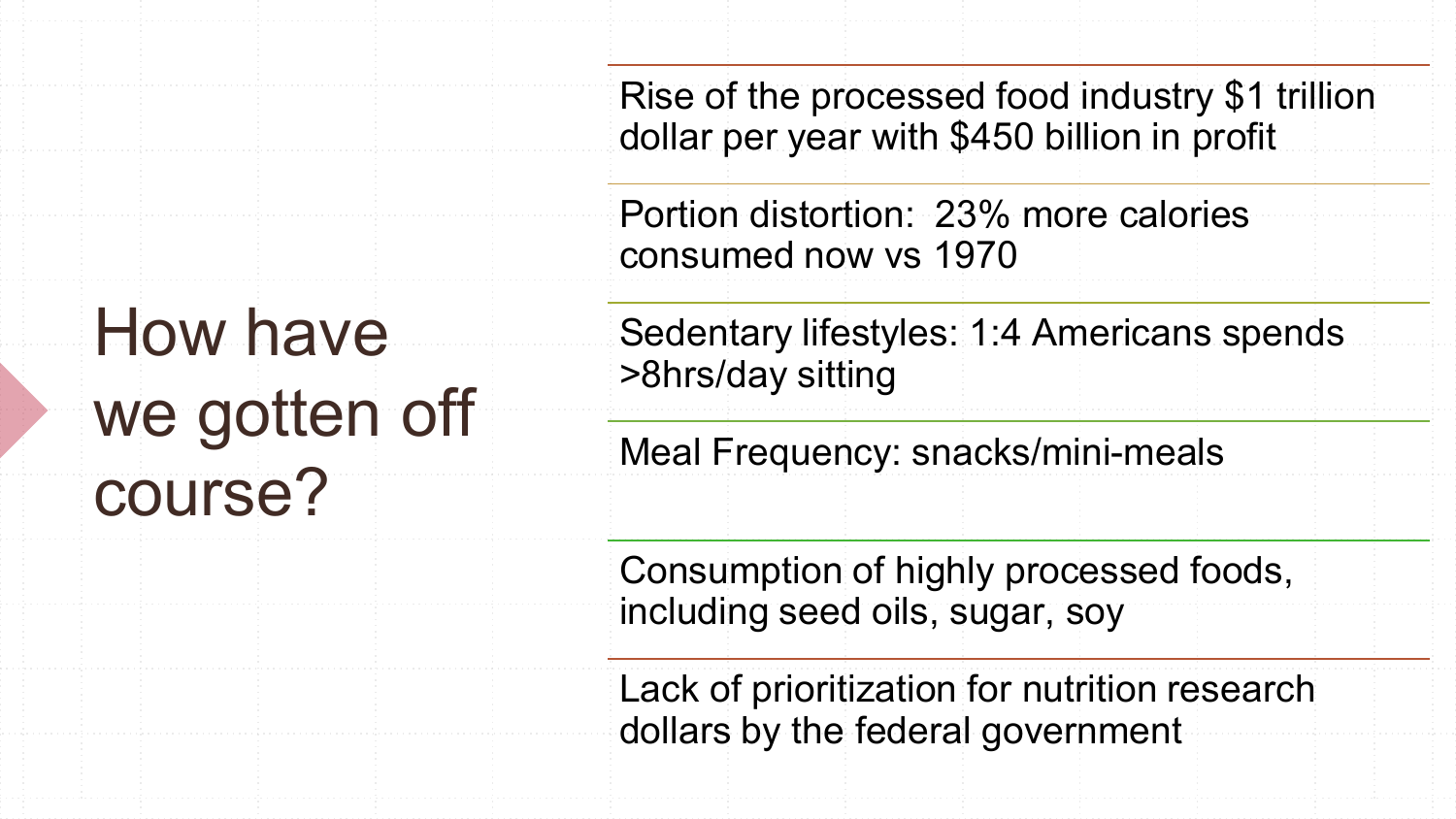# What is ONE strategy that can profoundly impact all of these?



#### **• Intermittent Fasting**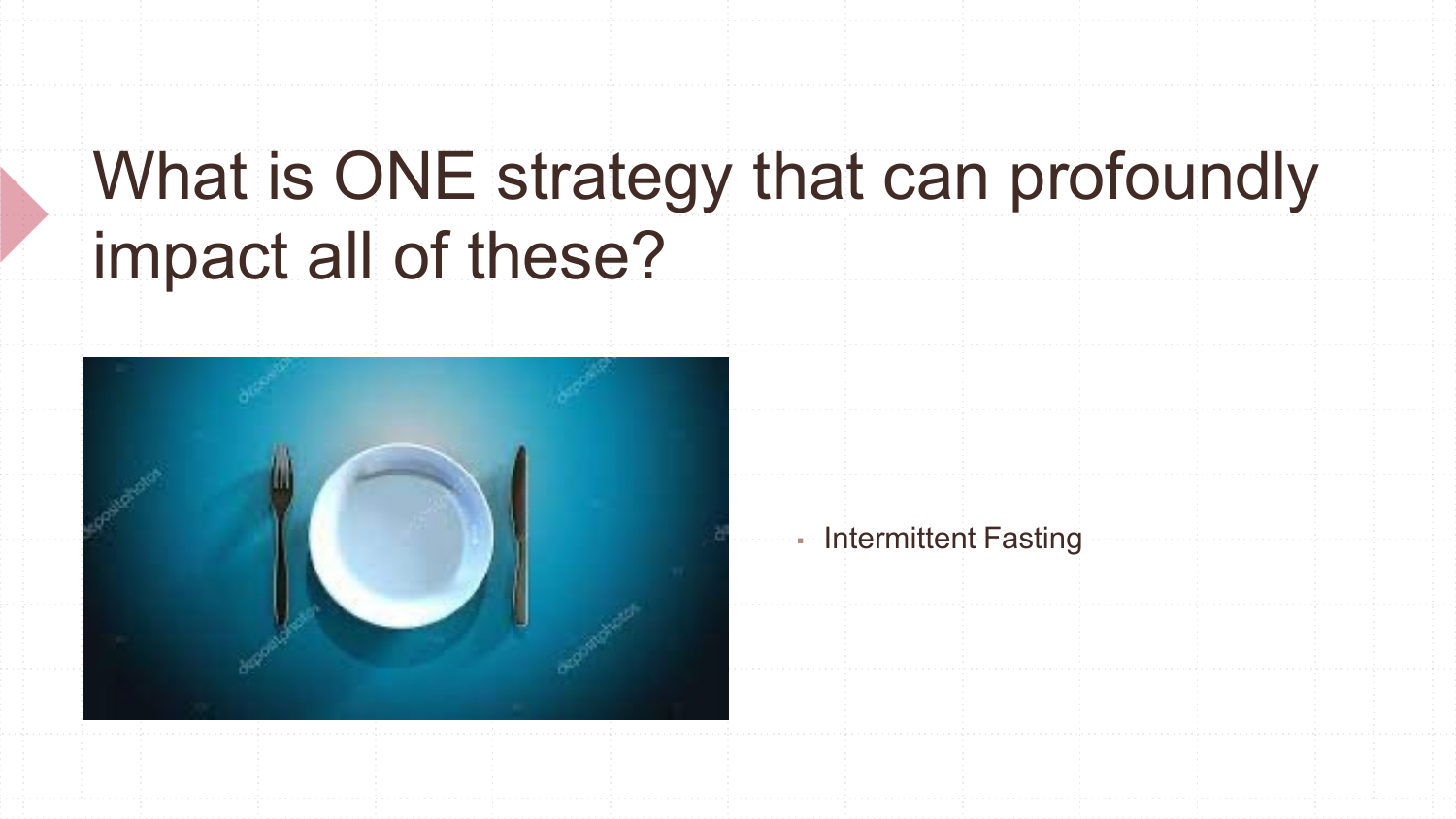### Why Fasting is Invaluable for Metabolic Health

- Fat oxidation: aka burns fat
- Brown vs white fat: role of metabolically rich/mitochondrial dense beige fat
- Promotes gut health: role of gut microbiome balance, aligns with circadian biology and internal clocks, role of the migrating motor complex (MMC) aka housekeeper of the small intestine propelling food residue and enterocytes forward; stimulates c-<br>AMP an energy molecule used by gut bacteria that comprise the gut lining; role in serotonin production
- **Promotes metabolic health: sustained energy, balanced** hormones, less blood sugar dysregulation, less cravings, improved lipolysis
- Enhances mitochondrial function: produce 90% of the energy our bodies need to thrive; increases sirtuins, which are proteins that regulate fat and glucose metabolism, fight chronic inflammation, boost energy levels, increase alertness and repair damaged genetic material in cells

#### **MITOCHONDRIA**



shutterstock.com - 1420844306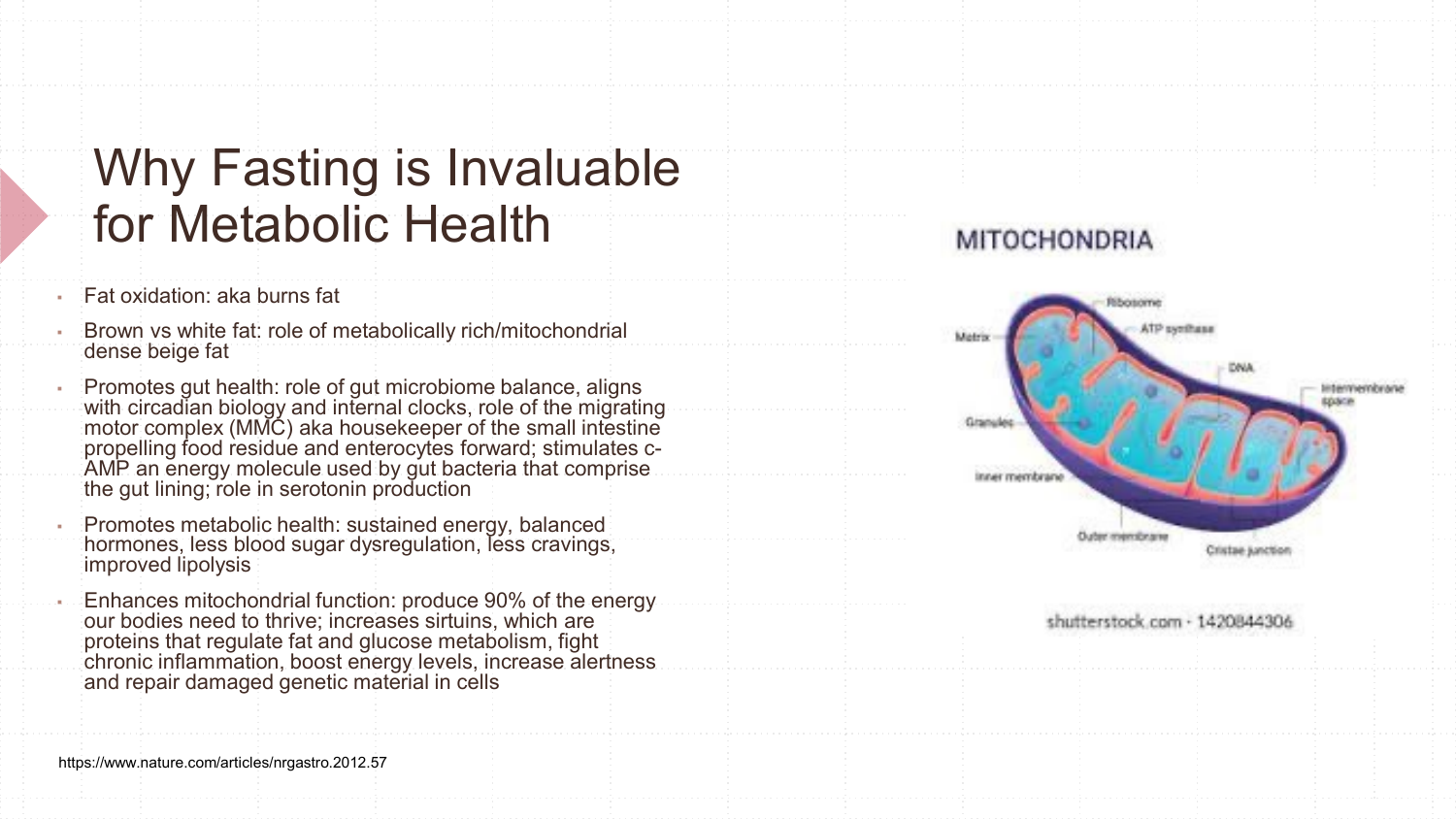### Why Fasting is Invaluable for Metabolic Health (2)

- Role of NAD: provide gas for sirtuins; NAD declines with age, but can be improved with fasting and can lead to more energy and antiaging benefits
- Role of AMPK: can help build new mitochondria through this enzyme; it is the body's master regulator of energy metabolism and promotes fat burning
- Autophagy : promotes mitochondrial health, prevents neurodegenerative disorders, reduces inflammation, strengthens immunity, protects against cancer
- Boosts Brain Health: BDNF, BHB, GH, clears beta amyloid plaques
- Increases immunity
- **Reduces inflammation, slows aging**

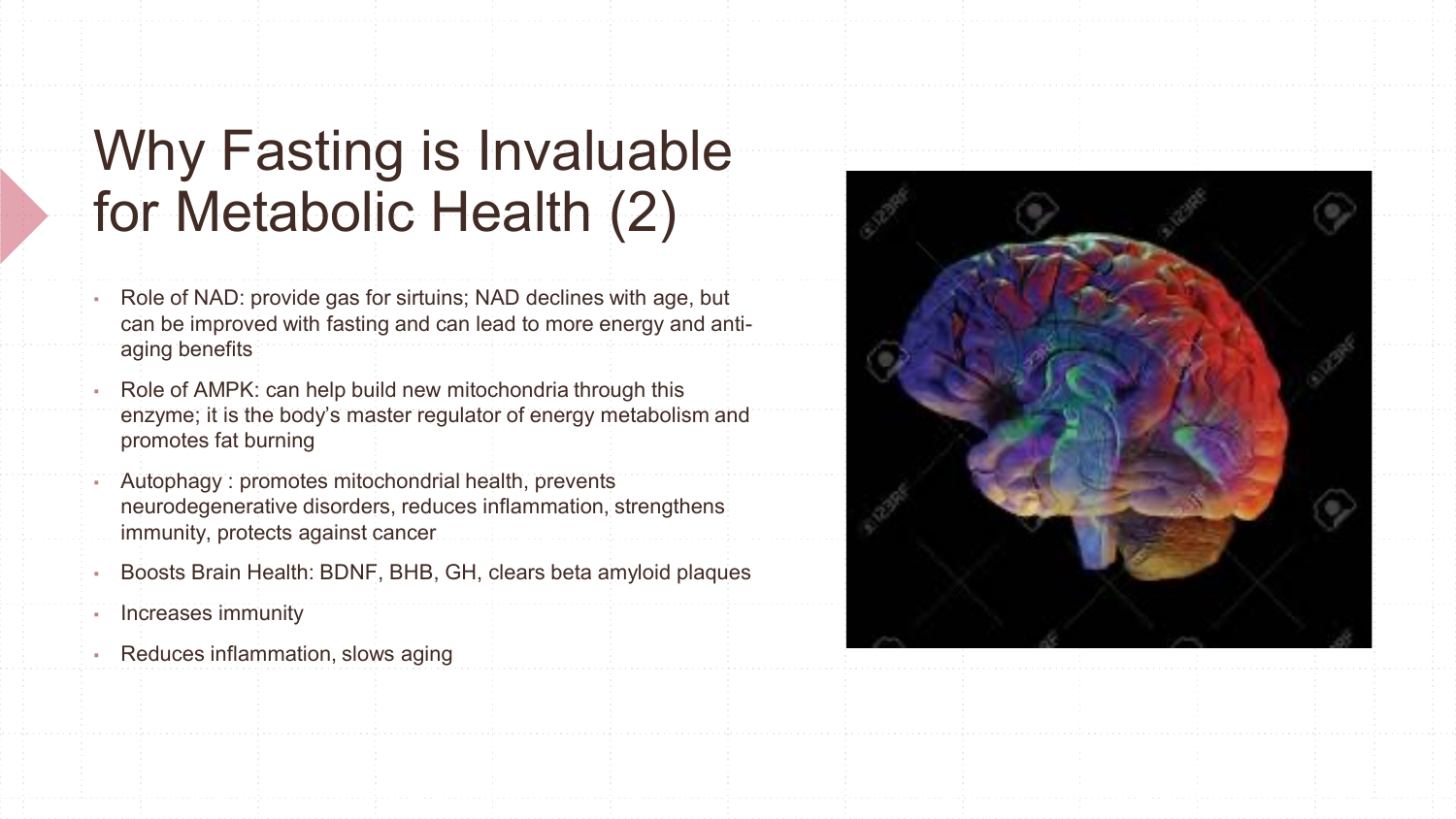# Impact of Insulin

- **A humble hormone from the pancreas** (Dr. Ben Bikman)
- Meal frequency can impact fat storage; if insulin remains high, you can develop IR and metabolic inflexibility
- 2018 study: fasting reverses IR and permitted pts to wean off of insulin and reduce their weight circumference and lose weight
- Another study: participants who fasted saw 3-6% reduction in their blood sugar, and a 20-31% decline in insulin levels. This suggested that fasting is equally as effective as traditional caloric restriction at accelerating weight loss, protect heart health and prevent Type 2 DM



# The food we eat is either the culprit or the cure.

### DR. BENJAMIN BICKMAN

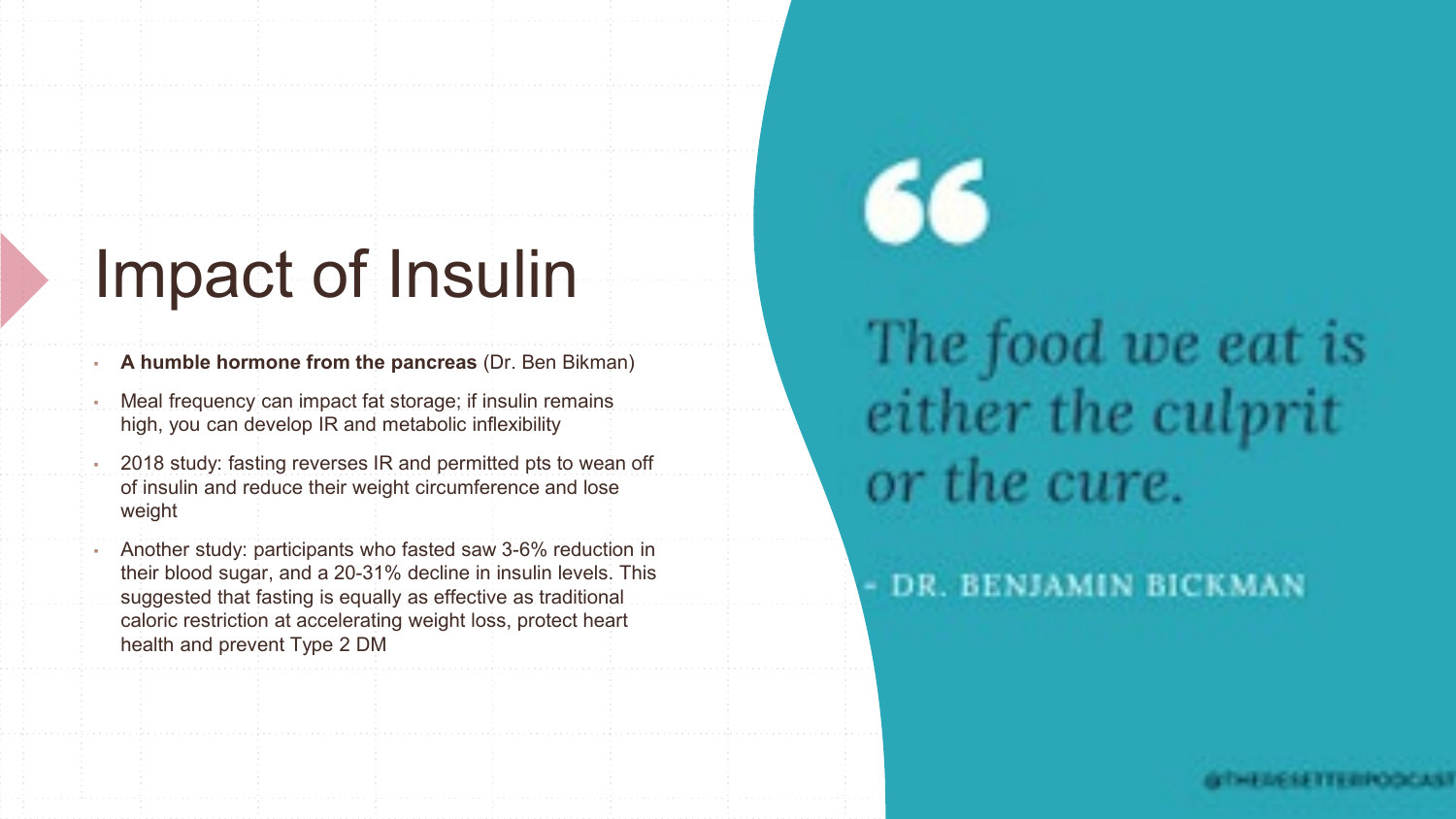# How does fasting benefit hormones?

Fasting glucose: levels in plasma reflect the interplay between basal whole body glucose disposal and endogenous glucose production

Large cross-sectional study with 1188 indivduals, prevalence of impaired fasting glucose was higher in men than women (17 vs 13%)

Cohort of 8000 Swedish men and women evaluated for insulin action via OGTT, prevalence of impaired fasting glucose and diabetes was 2 fold higher in men compared to women

Based on large cross-sectional trails: men might be more prone to IR

Higher glucose uptake in female skeletal muscle when stimulated by physiologic insulin concentrations

Kuhl et al. Characteristics of subjects with early abnormalities of glucose tolerance in the Stockholm Diabetes Prevention Program; the impact of sex and Type 2 diabetes heredity. Diabetologia (2005) 48(1): 35-40 Munguia-Miranda et al, Impaired fasting glucose detection in blood donors population. Rev Med Inst Mex Seguro Sco (2009) 47 (1): 17-24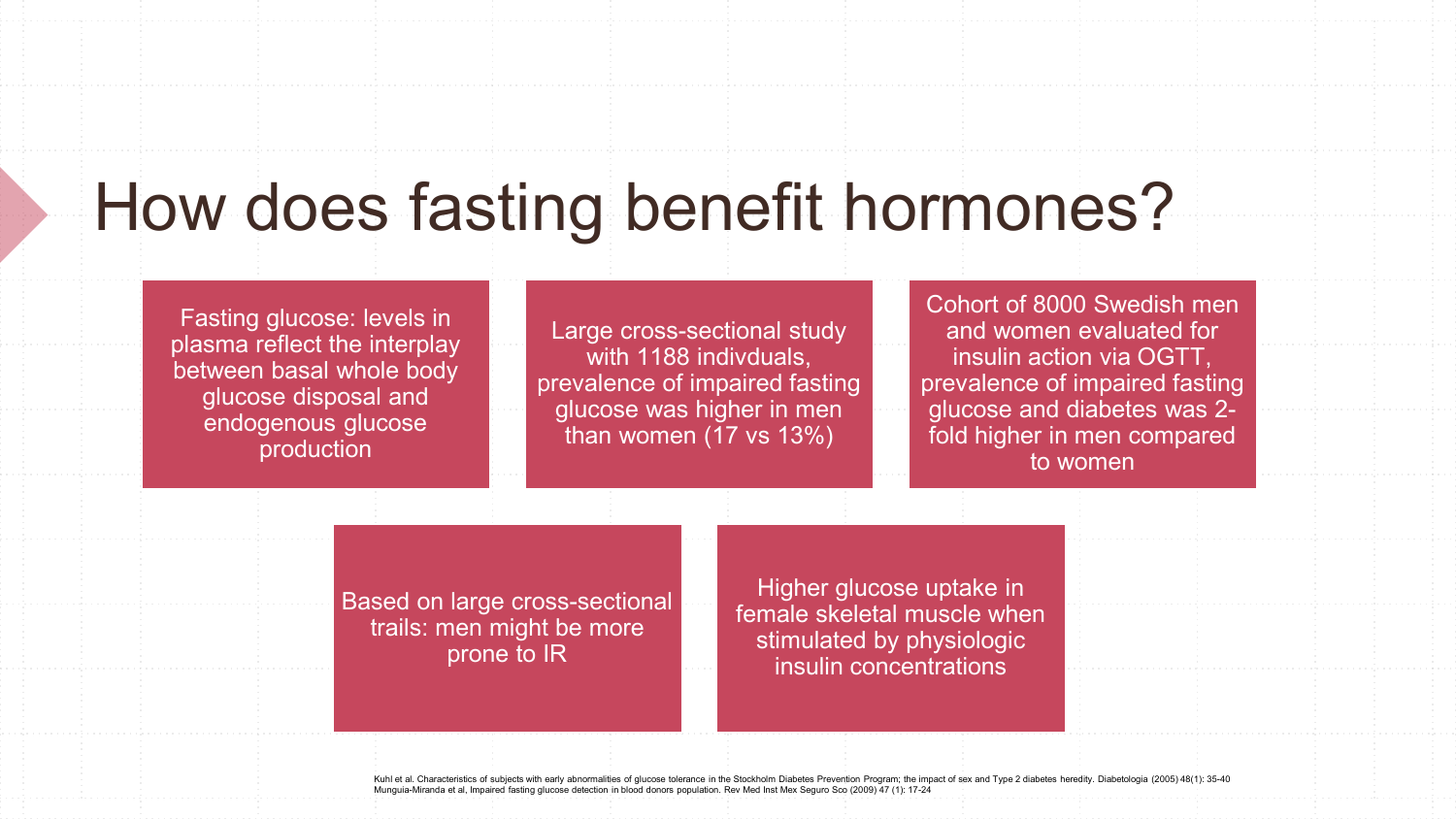# **Quote**

Being a woman is a terribly difficult task, since it consists principally in dealing with men

- Joseph Conrad

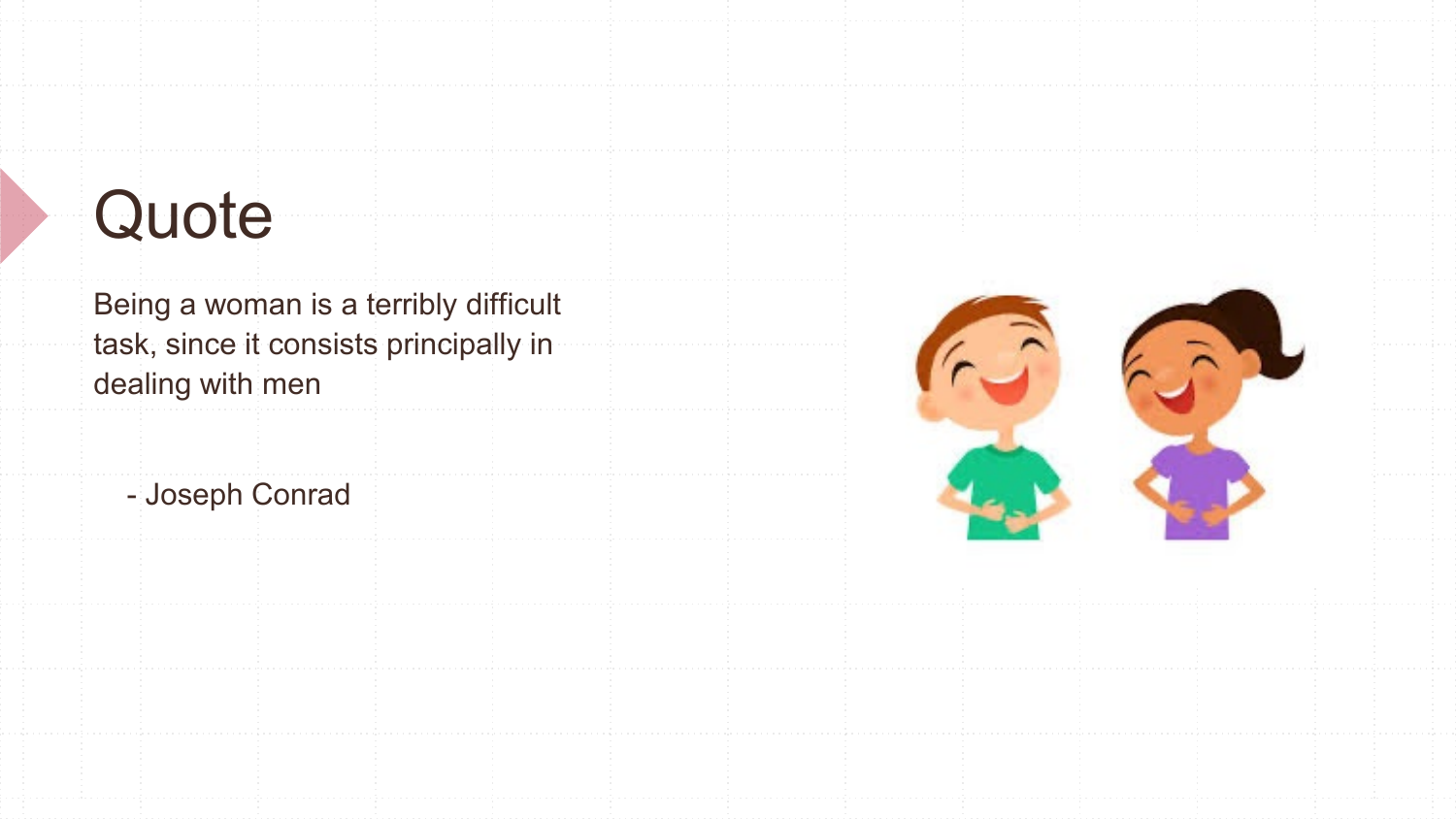### Gender Differences…it isn't all equal

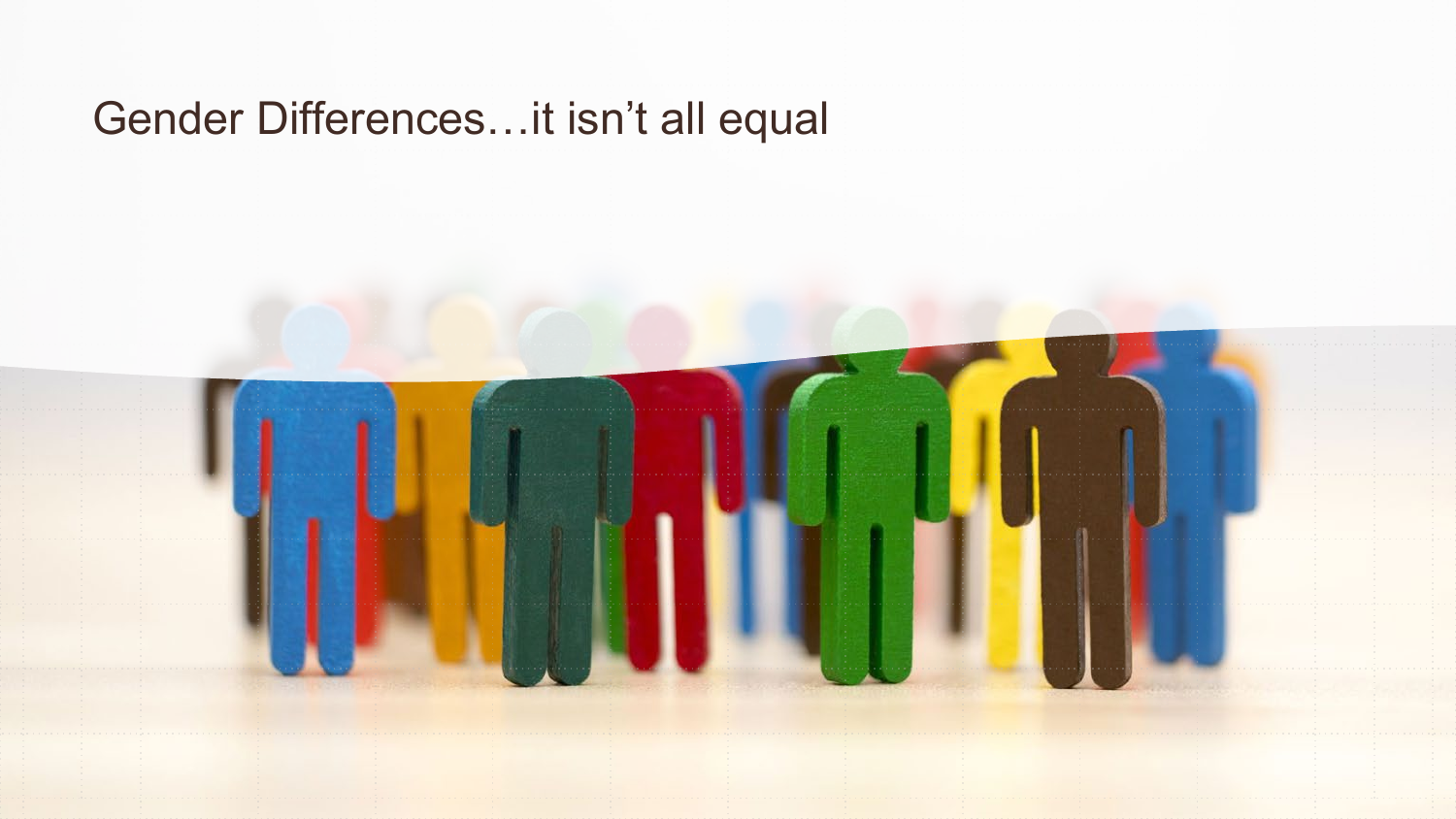Research : potential complexities of controlling for a woman's menstrual cycle serve as a deterrent for the inclusion of females in experimental design for both animal and human studies (gender inequality)

1977-1993 women of reproductive age were required to be excluded from Phase 1 clinical trials bc of concerns about potential teratogenic effects

Since then, there has been increasing emphasis on the inclusion of women in clinical trials as well as statistical analyses that specifically evaluate possible sex differences

Most studies: lab animals, men, obese menopausal women

Institute of Medicine Committee on Understanding the Biology of Sex and Gender Differences. Exploring the biological contributions to human health: does sex matter? Ed. Wizemann et al, National Academy, 2001

### The Facts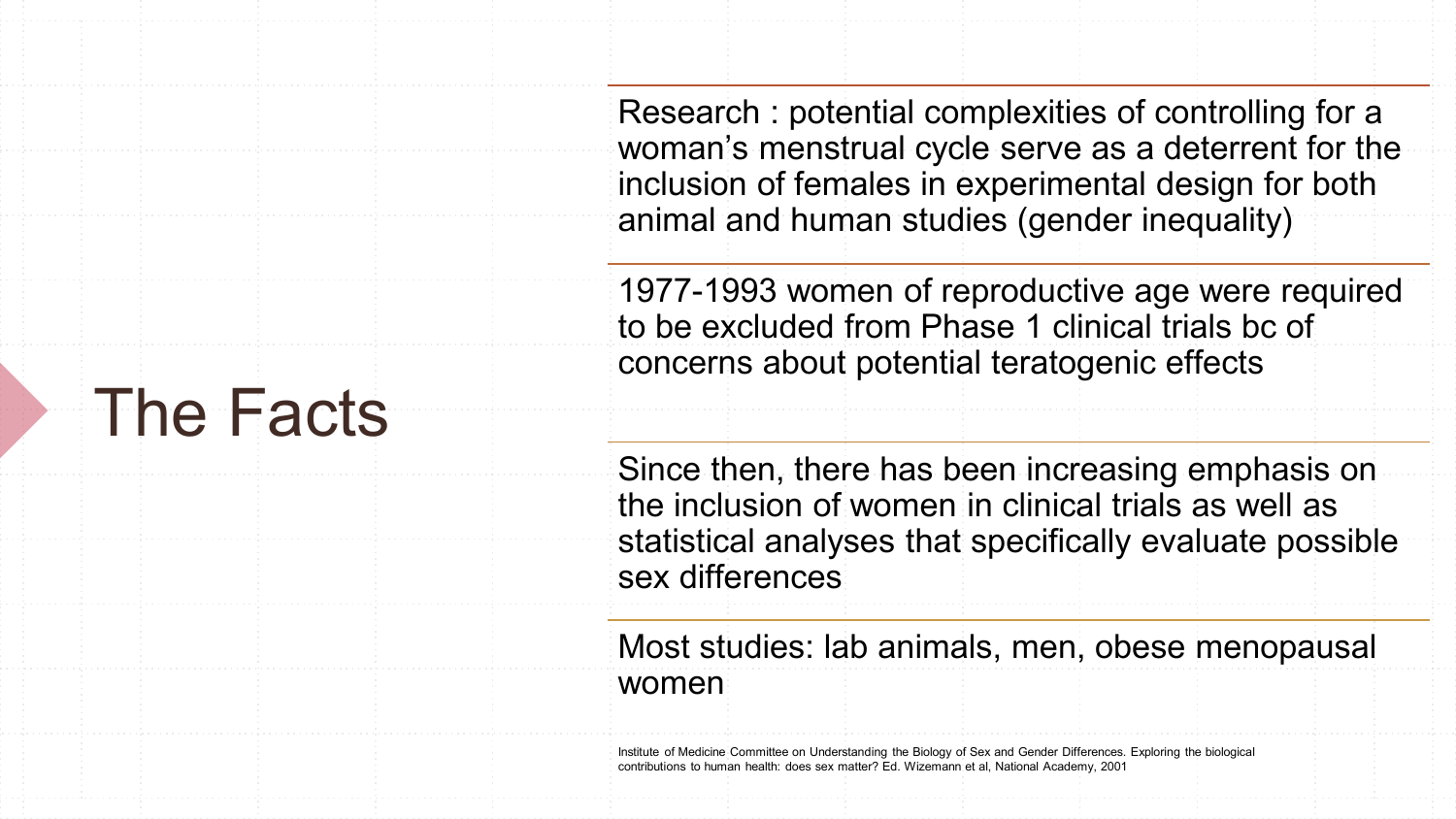# The lack of research on women….

▪ Is Troubling

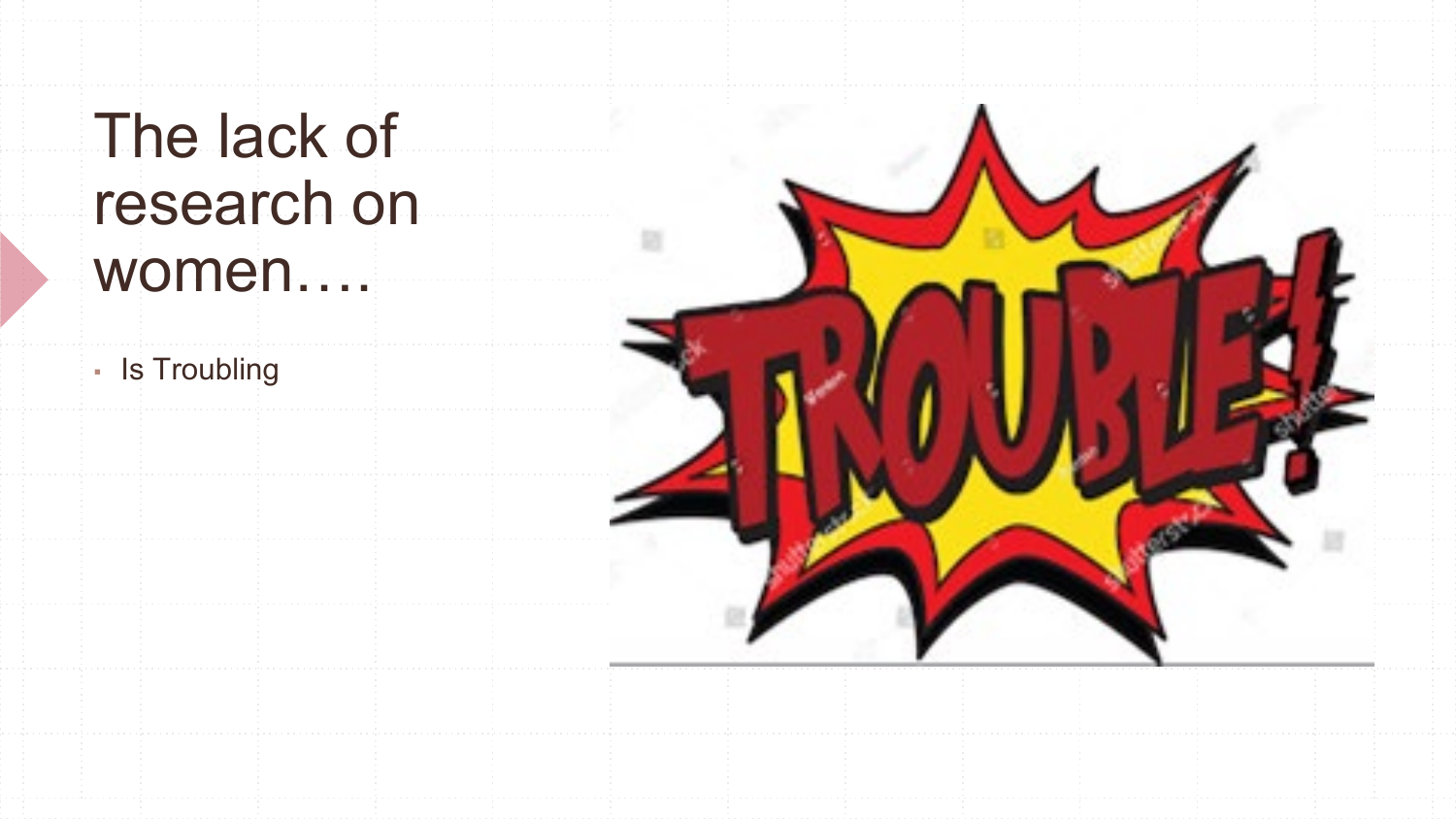# Physical differences

- **Bone**
- **Skeletal muscle**
- Vasculature
- Liver
- Immune system
- Brain

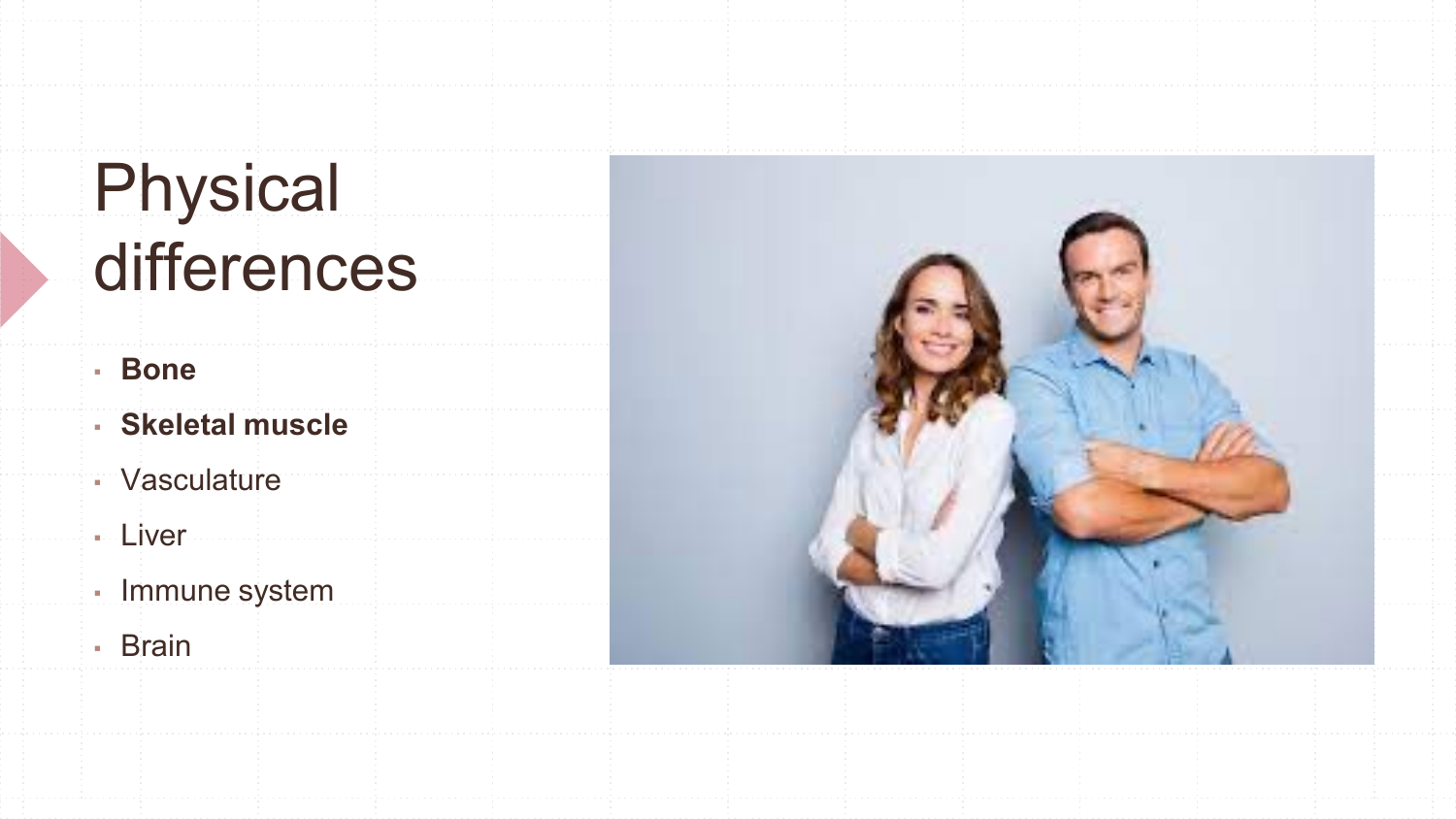# **Puberty**

- **EXA** Females gain more body fat vs males gain more lean muscle
- Females: peripherally & hips; males: waist
- Importance of estradiol
- Menarche: body fat of 17% and 22% for regular menstrual cycles



Total testosterone, SHBG, and free testosterone concentrations in obese (BMI-for-age percentile ≥ 95; solid squares) and normal-weight girls (BMI-for-age percentile < 85; open squares) grouped by Tanner stage. Data are shown as mean ± SEM. Differences were assessed with Wilcoxon rank sum tests: \*, P < 0.05; \*\*, P ≤ 0.01; \*\*\*, P ≤ 0.001; \*\*\*\*, P ≤ 0.0001 before Bonferroni correction. Conversion from conventional to SI units: total testosterone × 3.47 (nanomoles per liter). Data from [McCartney](https://www.ncbi.nlm.nih.gov/pmc/articles/PMC2931339/#R61)*[et al.](https://www.ncbi.nlm.nih.gov/pmc/articles/PMC2931339/#R61)* [2007](https://www.ncbi.nlm.nih.gov/pmc/articles/PMC2931339/#R61)(used with permission).

Adami, F., Benedet, J., Takahashi, L.A.R. *et al.* Association between pubertal development stages and body adiposity in children and adolescents. *Health Qual Life Outcomes* **18,** 93 (2020). <https://doi.org/10.1186/s12955-020-01342-y>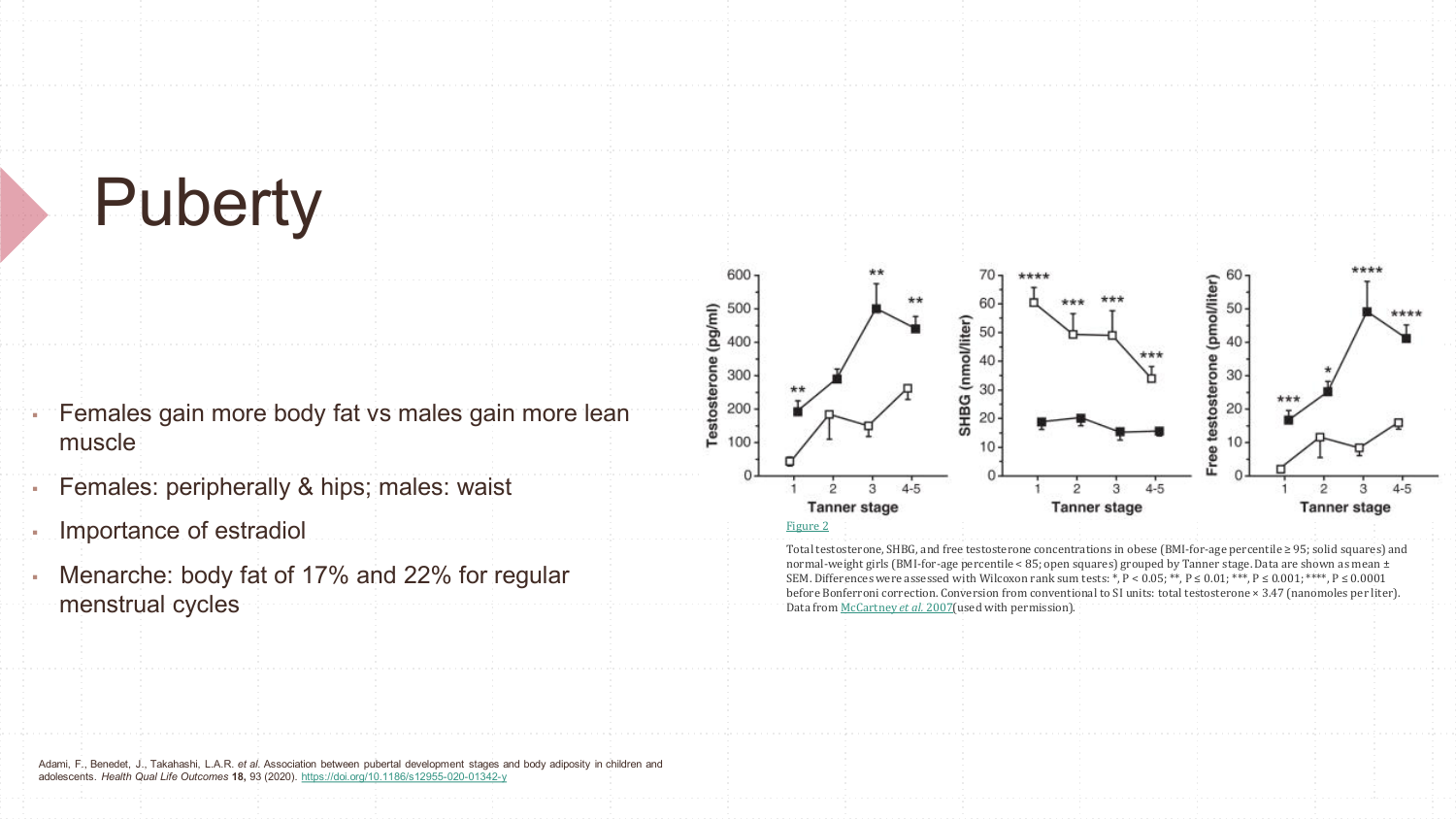# Men

- More muscle mass with higher output; higher capacity for anerobic metabolism
- More bone mass
- Lower body fat
- **Related to impact of steroid** hormones on muscle and bone growth (testosterone, IGF-1)

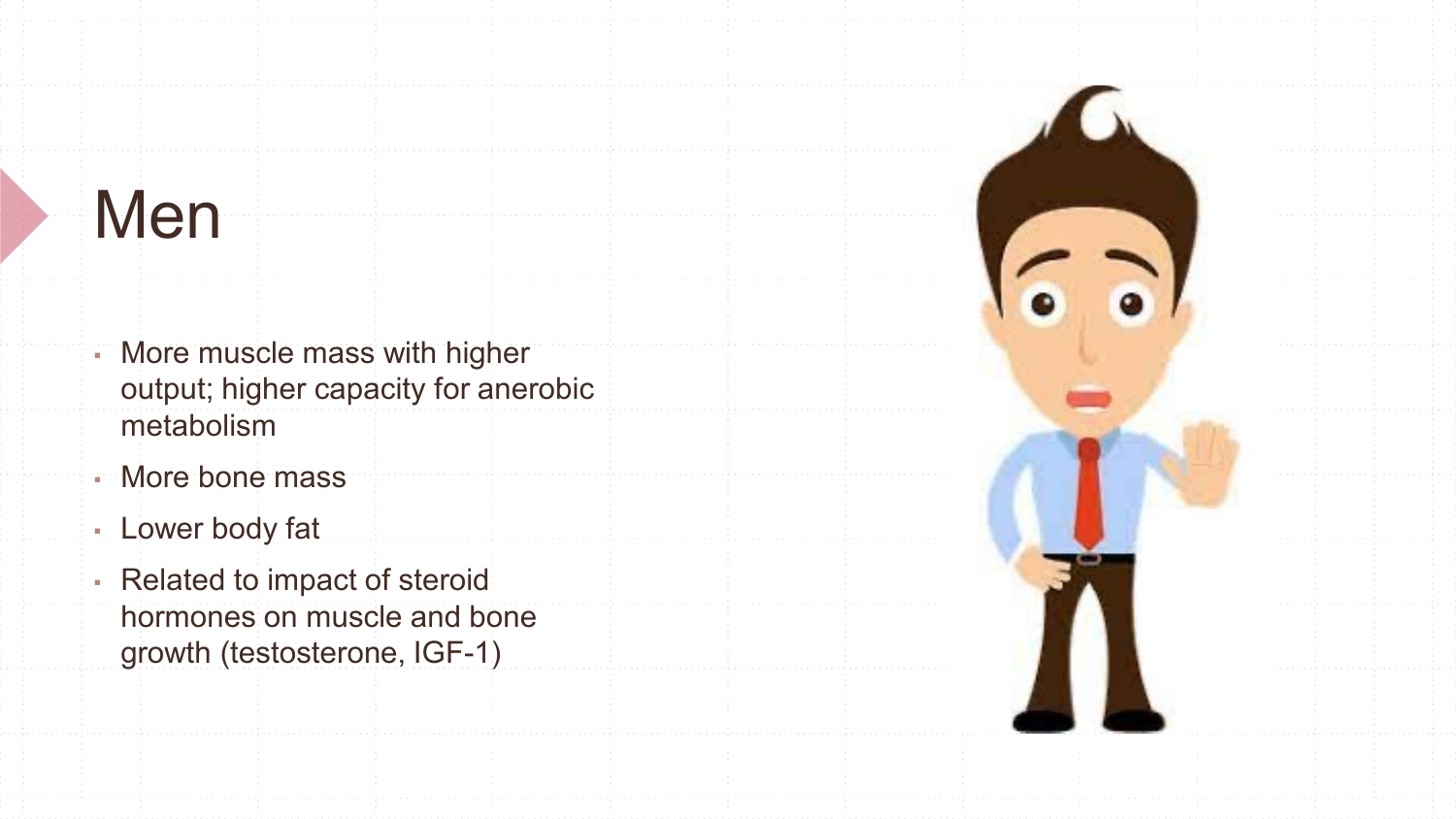# Women

Skeletal muscle is a quantitatively important site for insulin stimulated glucose clearance; differences in muscle fibers that allow for greater nutritive flow

Distinct gender dimorphisms in the intrinsic properties of skeletal muscle; gender has a stronger influence on gene expression than age and training status (Roth)

Higher body fat deposition in women: impacts circulating adipokines, which impact metabolism in skeletal muscle by receptor binding

- Women 2/3 skeletal muscle mass of men; twice the adipose tissue than men
	- 80% of osteoporosis in females

■ Multifactorial: exercise, genetics, diet, contributions of testosterone and estrogen re: bone metabolism; decline in estrogen production is one of the key factors that predisposes menopausal women to the development of osteoporosis (Wizeman et al, 2001)

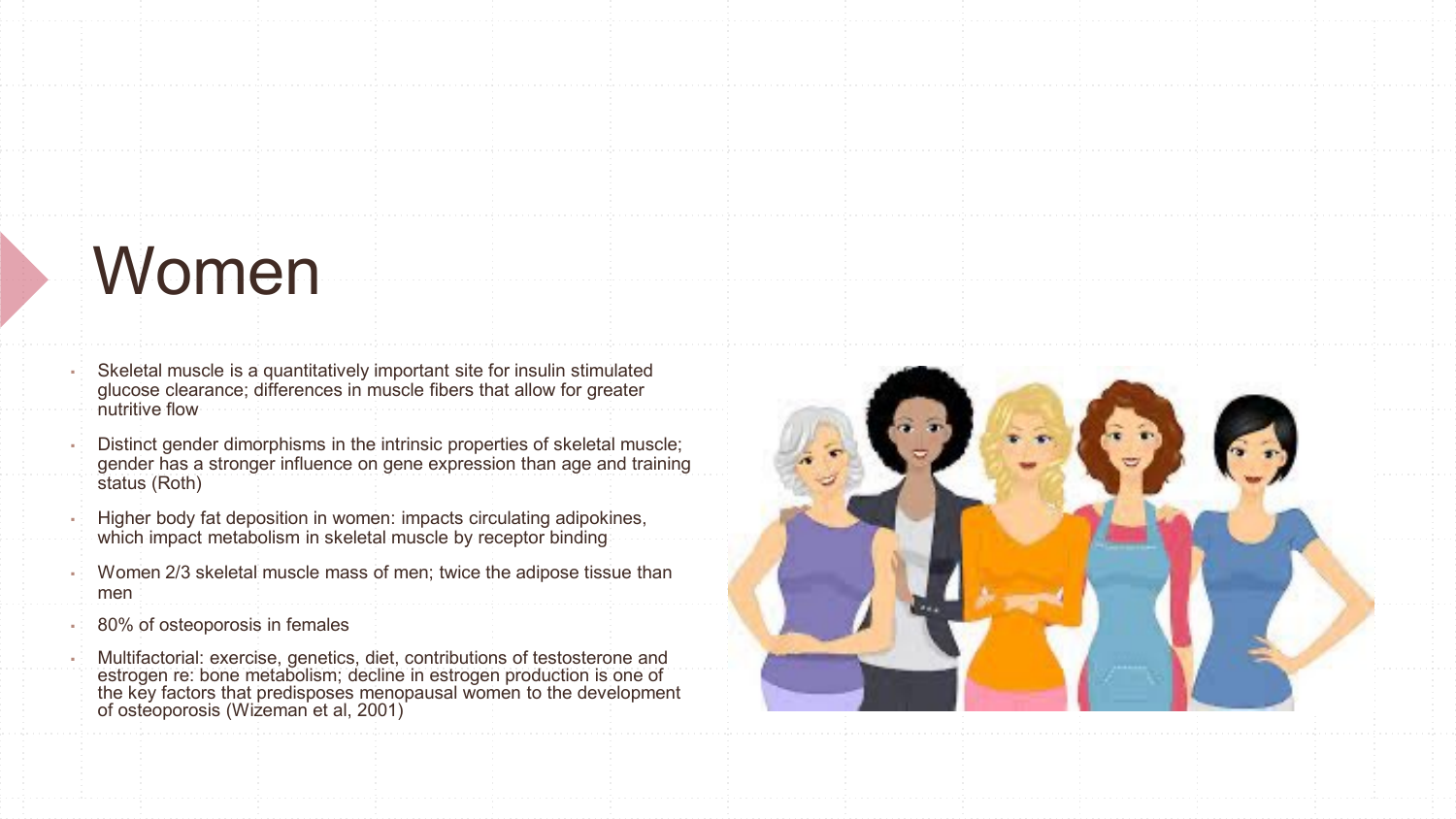### Menopause/andropause

- Men: decreased strength/energy, weight gain, sore muscles, low libido, insomnia
- 2006 HIM study: nearly 40% of US males >45yo had low T (13 million men)
- Causes: insulin resistance, estrogen mimicking chemicals
- Women: average age in US 51yo
- Weight gain, hot flashes, low libido, muscle loss, insomnia
- Exacerbated by insulin resistance/loss of insulin sensitivity , loss of estradiol, testosterone, progesterone

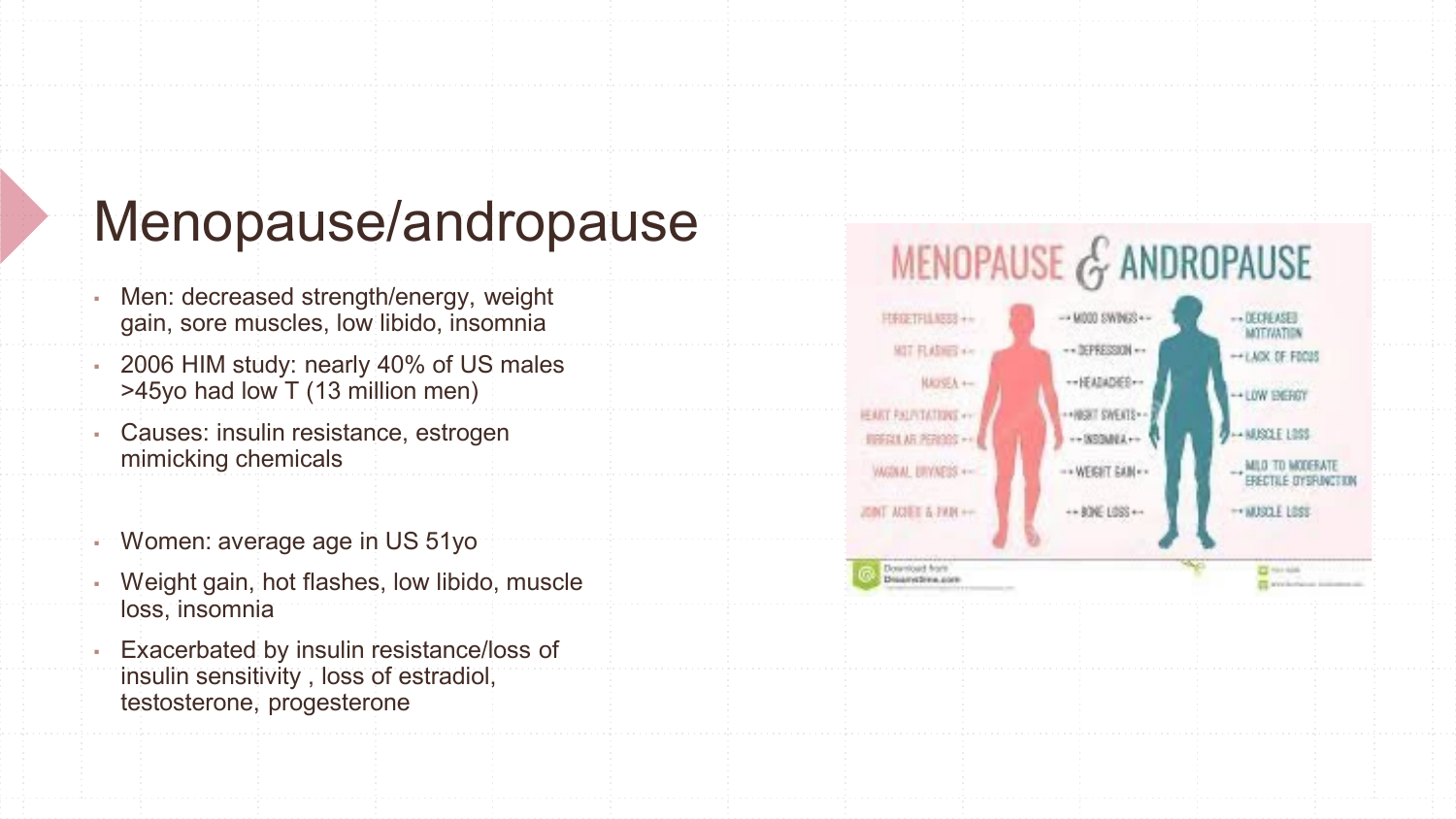# Body composition women

- Study of Women's Health Across the Nation (SWAN) cohort, over 3000 participants
- Rate of fat doubled at menopausal transition; lean mass declined; gains and losses continued until 2 years after the menopausal transition
- Net impact on the HPO (hypothalamic pituitary ovarian axis)
- Fat mass doubles 1-1.7%/yr, leading to 6% total gains in fat mass
- Or 1.6kg
- Role of estradiol and FSH, which help regulate energy balance
- FSH: role in beige fat, increased thermogenesis and activation of brown fat adipocytes
- Leptin levels (women) play a role in fat oxidation in skeletal muscle
- Role of adiponectin=insulin sensitivity



Number of years before (negative) or after (positive) the FMP (time 0

https://insight.jci.org/articles/view/124865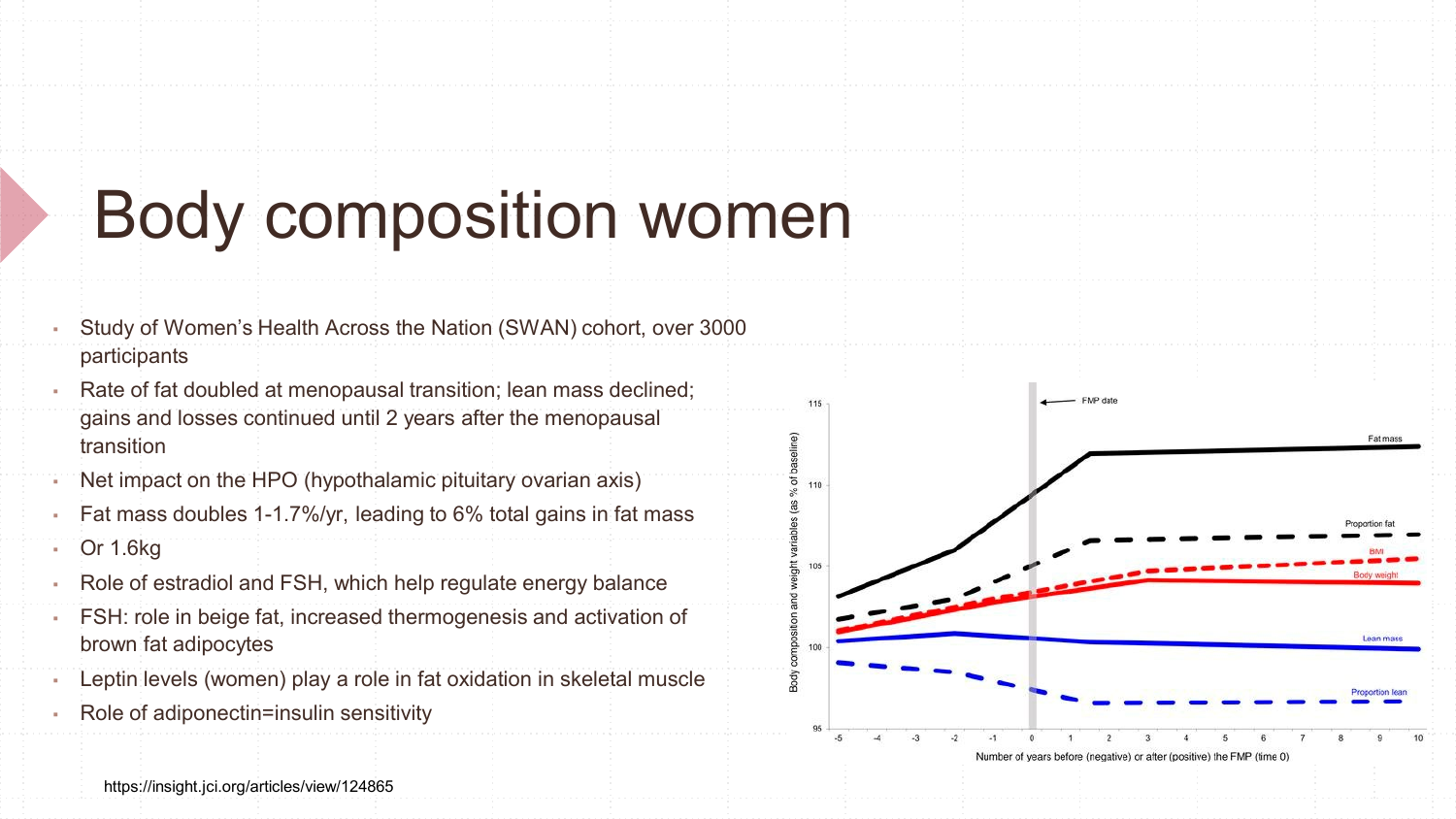# Fasting for Men and Women

Differences based on life stages: cycling, peak fertility vs non-cycling

> Differences based on lifestyle factors: sleep quality, stress mgmt., exercise, anti-inflammatory nutrition, including low carb/keto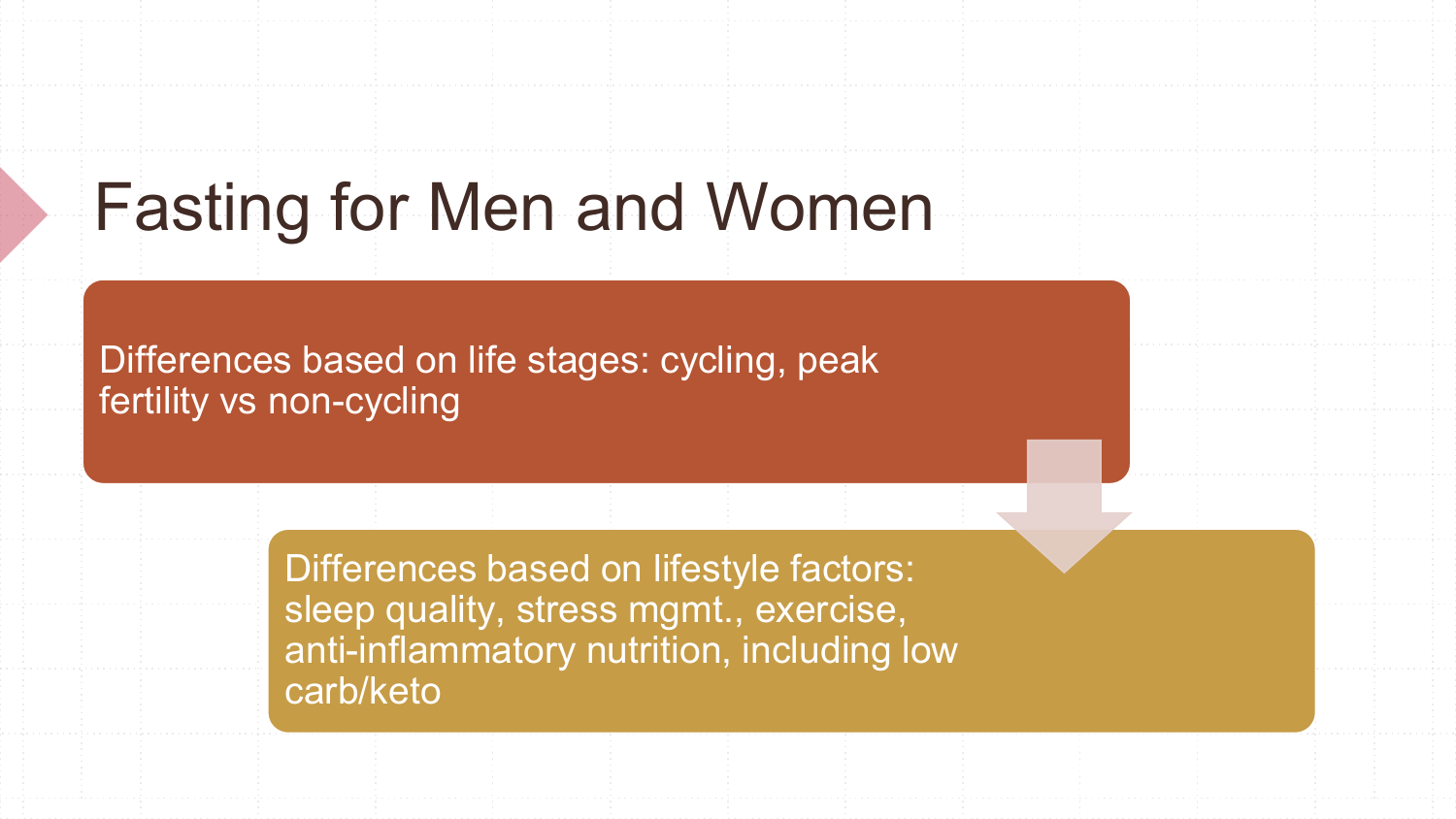# **Cycling** Women

- Role of Infradian rhythm (28-day cycle)
- Stages: follicular, ovulatory, luteal
- Fluctuations in energy, temperature, metabolism, glucose/insulin sensitivity, cortisol, sleep quality
- Differentiators: peak fertile years vs perimenopause (5-10 years preceding menopause)
- Five phases of perimenopause
- **EXPERIMENT Perimenopause: sleep, stress, nutrition, exercise**

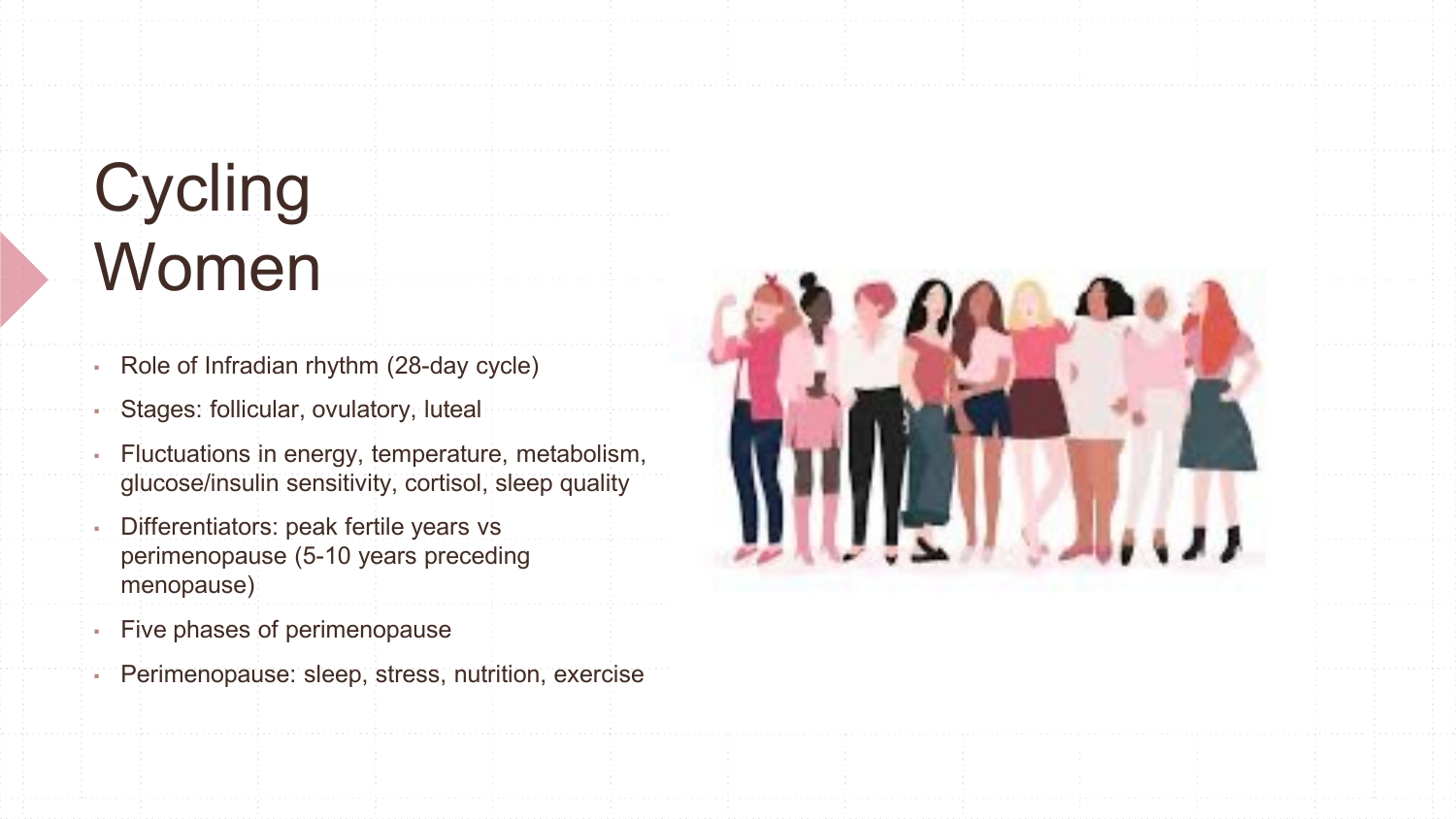### Men and Menopausal women

Less hormonal flux, less issues with fasting

Men tend to lose body fat more easily Menopausal women: focus in on sleep quality, stress mgmt., nutrition and exercise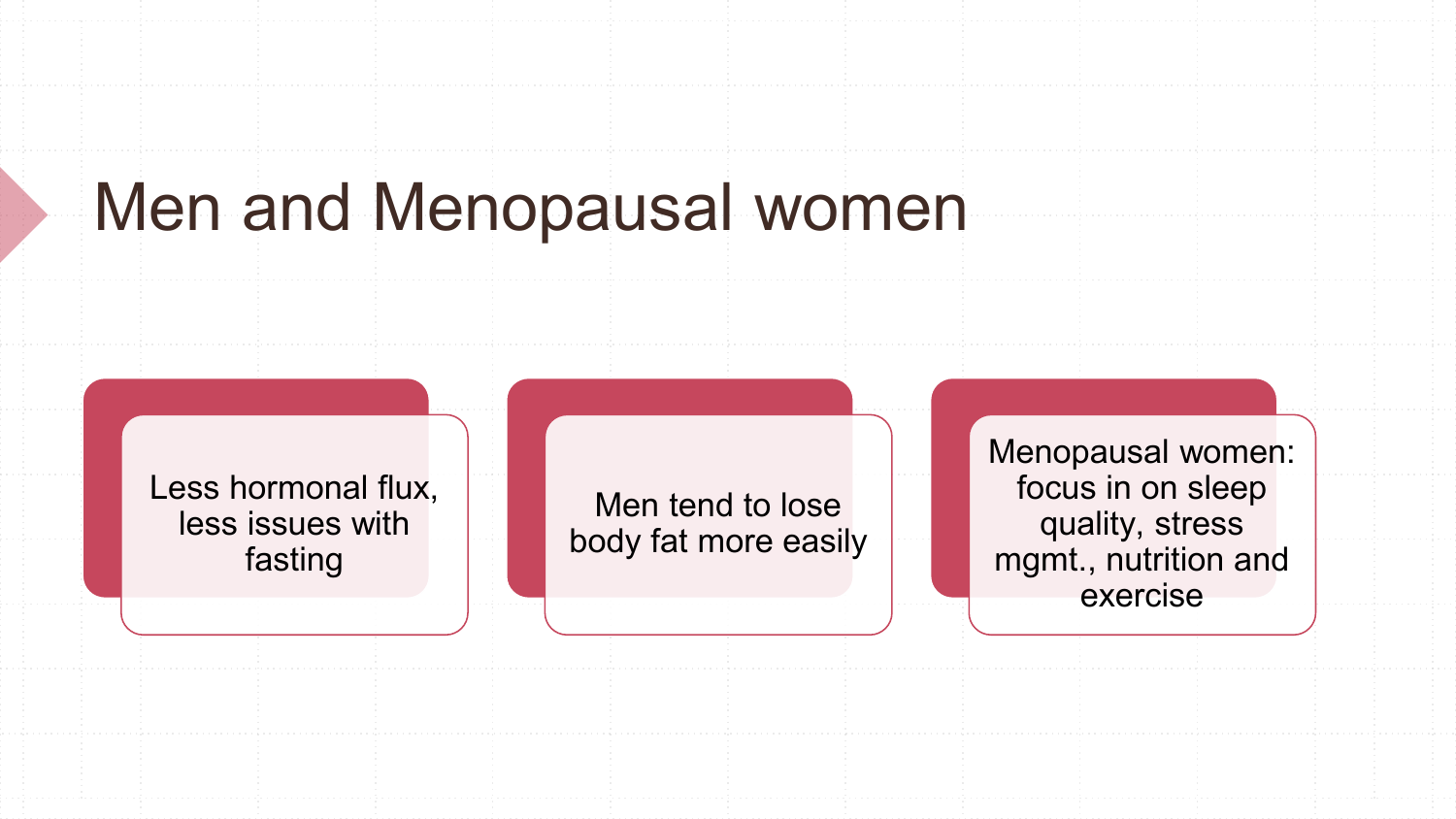# Who should not fast

- **Pregnant or breastfeeding women**
- **EX of disordered relationship with food** (binge eating, anorexia, bulimia)
- $-BMI < 18$
- Children, teens
- **· Frail/elderly**
- Recently hospitalized
- **Best practice: always discuss the** appropriateness of fasting with your healthcare team

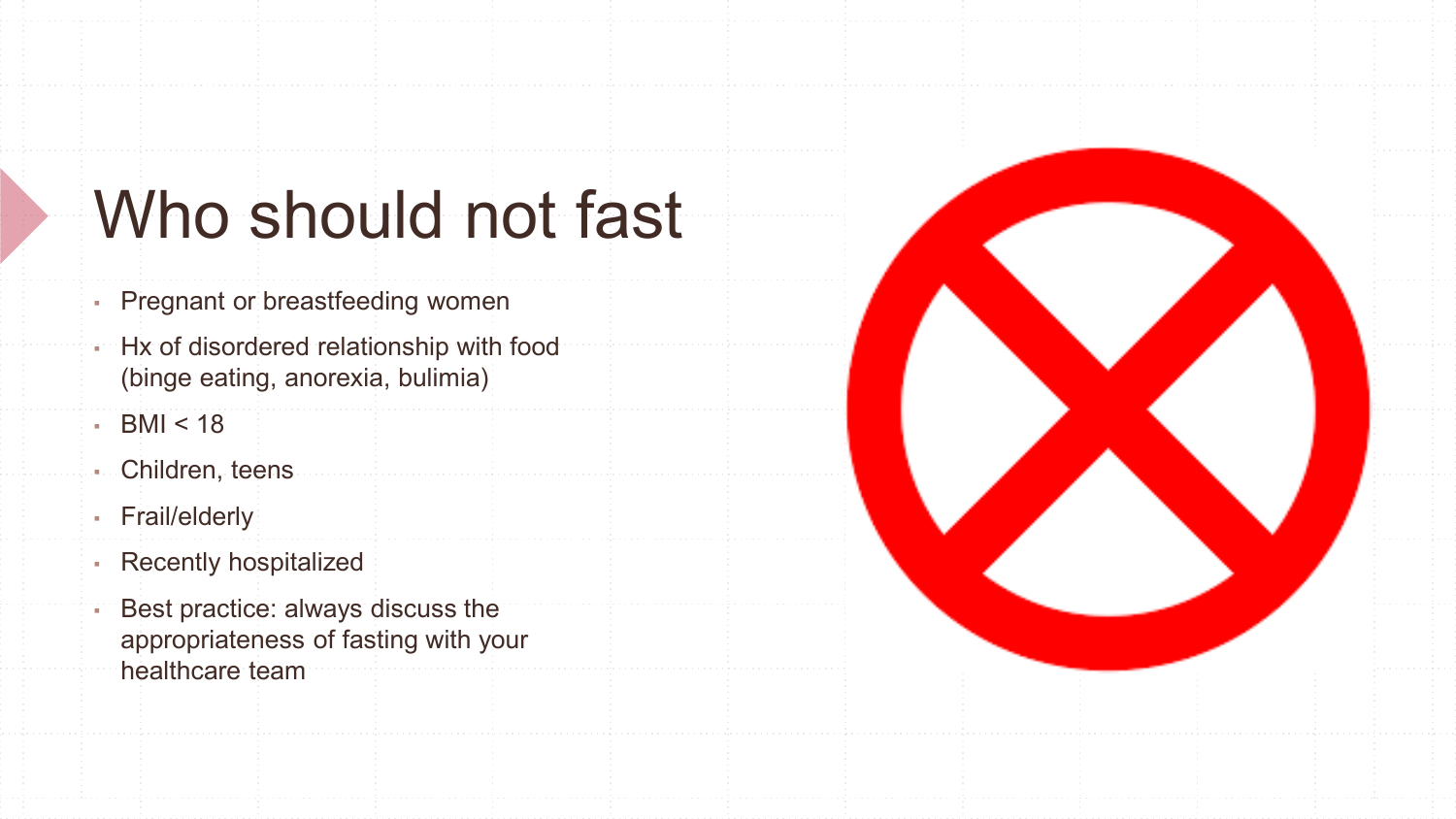# Best practices for starting IF

#### Stop snacking

#### Start with a 12-13hr fast (dinnerbreakfast)

#### **Reduce** carbohydrate intake (ideally less than 50-75gm)

#### Consume plain coffee, bitter teas, water and electrolytes

Aim for 30-40gm of protein with each meal in your feeding window

Add in healthy fats (if appropriate): ribeye vs filet; salmon vs cod

Non-starchy veggies